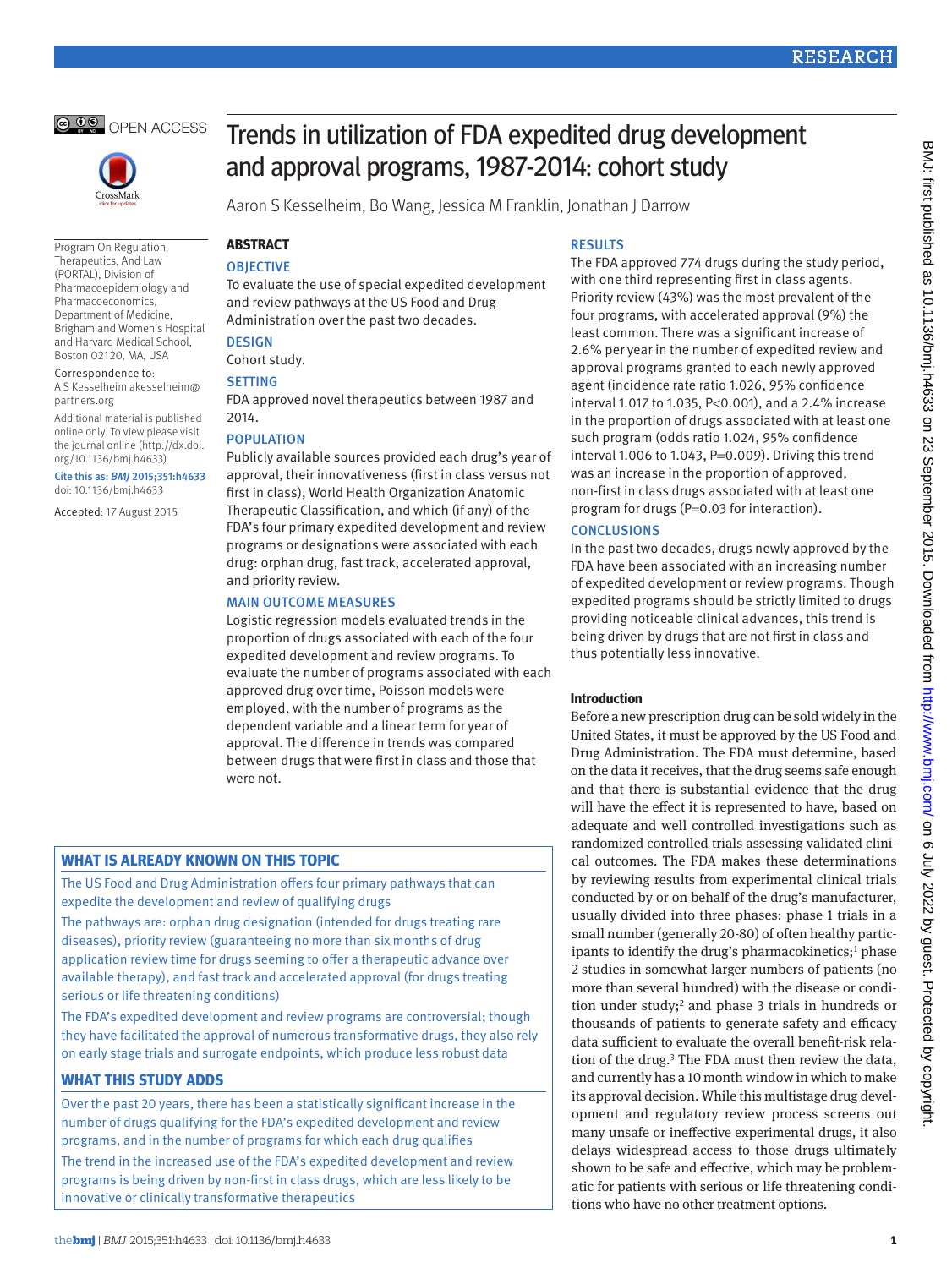In response, regulators and legislators created four programs—one pathway and three designations—to expedite approval of promising new drugs intended for unmet medical need (table 1 )[.4](#page-6-3) In 1983, the US Congress passed the Orphan Drug Act, which created special tax breaks and market exclusivity periods for products that are intended to treat patients with diseases potentially too rare for large randomized trials and for which the market may not provide adequate incentives for investment.[5](#page-6-4) Though an orphan drug designation does not formally change the statutory approval standard, studies show that orphan drugs are often approved on the basis of clinical trials that would be insufficient for traditional non-orphan products, such as small, non-randomized, unblinded, single arm trials.<sup>[6](#page-6-5)</sup> In 1988, the FDA formalized the "fast track" designation, which permitted approval of drugs treating life threatening or severely debilitating diseases after a single phase 2 study[.7](#page-6-6) In 1992, Congress authorized the "accelerated approval" pathway, allowing drugs treating serious or life threatening illnesses to be approved on the basis of surrogate endpoints reasonably likely to predict patient benefit.<sup>[8](#page-6-7)</sup> Surrogate endpoints consist of markers such as laboratory measurements or radiographic images, and contrast with clinical endpoints such as reduction in patient symptoms or mortality[.8](#page-6-7) In 1992, the FDA also made official a priority review designa-tion, the predecessor to which was established in 1[9](#page-6-8)75,<sup>9</sup> that guaranteed FDA review of new drug applications within six months of submission for drugs seeming to offer a therapeutic advance over available therapy[.10](#page-6-9)

Studies have suggested that these programs reduce development and review times; for example, in one sample of anticancer drugs, there was a trend towards a shorter clinical trial period (median 5.1 years for orphan (interquartile range 4.5-7.0) *v* 6.9 years for non-orphan drugs  $(6.5-8.0)$ ,  $8$  whereas the US Government Accountability Office reports that the FDA acts on 90% of all priority review drugs within six months[.11](#page-6-10) In addition,

| Table 1   Food and Drug Administration expedited development and review programs |                    |                                                                                                                                                                                         |                                                                                                          |                                                              |  |
|----------------------------------------------------------------------------------|--------------------|-----------------------------------------------------------------------------------------------------------------------------------------------------------------------------------------|----------------------------------------------------------------------------------------------------------|--------------------------------------------------------------|--|
| Program<br>name                                                                  | Year<br>instituted | <b>Characteristics of</b><br>qualifying products                                                                                                                                        | Does it formally<br>change evidentiary<br>standard?                                                      | <b>Phase during</b><br>which it exerts<br>most direct effect |  |
| Orphan drug                                                                      | 1983               | Treats disease occurring in<br><200 000 people per year<br>in United States                                                                                                             | No                                                                                                       | Drug development                                             |  |
| Fast track                                                                       | 1988               | Treats life threatening or<br>severely debilitating<br>diseases                                                                                                                         | Yes; can approve<br>after single phase 2<br>study                                                        | Drug development<br>and FDA review                           |  |
| Priority<br>review                                                               | 1992               | Seems to offer therapeutic<br>advance over available<br>therapy                                                                                                                         | No                                                                                                       | FDA review                                                   |  |
| Accelerated<br>approval                                                          | 1992               | Treats serious or life<br>threatening illnesses                                                                                                                                         | Yes; can approve on<br>basis of surrogate<br>endpoint reasonably<br>likely to predict<br>patient benefit | Drug development<br>and FDA review                           |  |
| Breakthrough<br>therapy                                                          | 2012               | Treats serious disease for<br>which preliminary clinical<br>evidence suggests<br>substantial improvement<br>over existing therapies on<br>one or more clinically<br>important endpoints | No                                                                                                       | Drug development<br>and FDA review                           |  |

numerous transformative drugs have emerged from these designations.[12](#page-6-11) The first tyrosine kinase inhibiting drug, imatinib (Gleevec; Novartis, Basel, Switzerland), benefited from all four programs, leading to approval for chronic myelogenous leukemia after only 2.5 months of FDA review. However, these programs have also been a source of controversy. Approving drugs on the basis of surrogate endpoints, for example, can be risky, since promising surrogates may later be found not to accurately predict actual changes in patient health outcomes.[13](#page-6-12) For example, gemtuzumab (Mylotarg; Pfizer, New York City, NY) benefited from all four programs leading to its approval in 2000 for acute myeloid leukemia based on surrogate endpoints[.14](#page-6-13) In 2010, the drug was removed from the market after confirmatory studies contradicted the initial studies, demonstrating no efficacy and increased mortality[.15](#page-6-14) Studies have also found increased safety issues in the post-marketing phase for drugs benefiting from expedited approval, including adverse events and boxed warnings for agents receiving shorter review times[.16](#page-6-15)[-18](#page-6-16)

Given the widely recognized risks to public health inherent in approving prescription drugs for widespread use on the basis of limited data, the FDA's expedited drug development and approval programs were intended to be limited in scope, applying only to investigational agents offering the greatest promise of therapeutic advance to patients with no other reason-able therapeutic choices.<sup>8 [19](#page-6-17)</sup> However, a growing number of new molecular entities has been associated with these programs; in 2013, 15 (56%) of the 27 new drugs benefited from at least one such program, with 12 (80%) of these benefiting from multiple programs[.20](#page-6-18) We have previously collected a database of all new molecular entities and original therapeutic biologics approved by the FDA between 1987 and 2013.<sup>21</sup> Using those data (updated through 2014), we sought to analyze trends in the FDA's utilization of its expedited drug development and review programs and to determine whether the recent expansion in the number of products approved using these programs is related to the FDA's review of more truly innovative drugs.

#### **Methods** Study drugs

We have previously described how we collected our study sample of novel therapeutics between 1987 and 2014.[22](#page-6-20) Briefly, we scoured the Drugs@FDA monthly drug approval reports database (including original new drug approvals and biologic license application approvals) and the FDA's annual reports summarizing new molecular entities and new biologics spanning 1999 to 2014. We used historical sources, including published articles as well as the Federal Register, to identify drugs approved but later withdrawn during this period. Some drugs categorized by the FDA as new molecular entities were associated with the same generic name (for example, hyaluronidase is the generic name for both Amphadase (Amphastar, Rancho Cucamonga, CA) and Vitrase (Bausch and Lomb, Tampa, FL). In these cases, the convention of the FDA was followed and each drug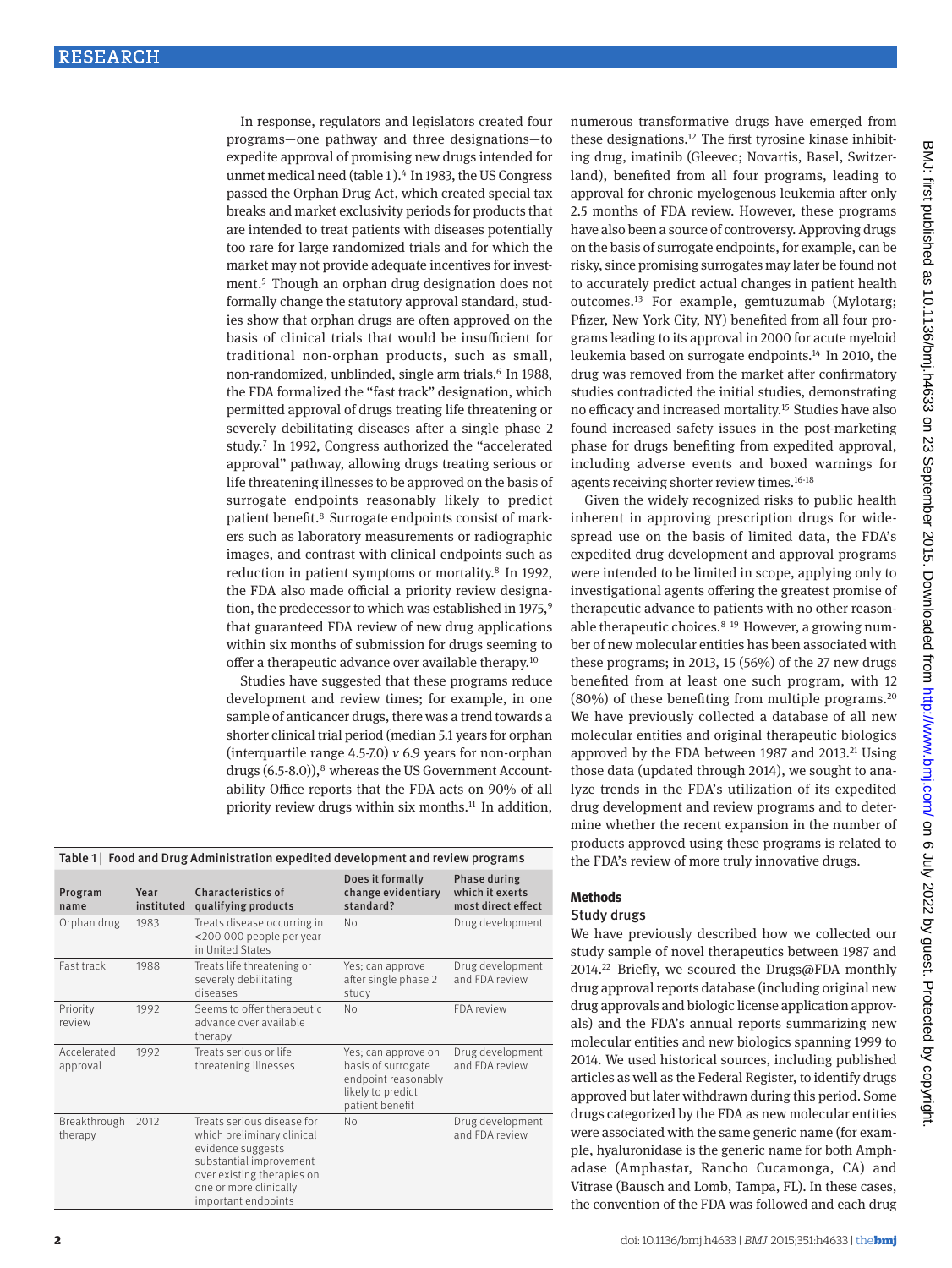was treated as a distinct new molecular entity. In other cases, new biologic license application approvals were not characterized by the FDA as new molecular entities. For example, a biologic license application for streptokinase (Streptase, CSL Behring Canada, Ottawa, Ontario, Canada) was approved in 1997, but streptokinase had been "widely employed"[22](#page-6-20) for decades; in this case also, the convention of the FDA was followed and streptokinase was not included as a new molecular entity. Vaccines and diagnostics were not included in this study.

From this list of drugs we extracted their year of approval and then categorized their innovativeness as either first in class (first agent approved within its respective drug class) or not first in class, using a framework previously published by FDA scientists.<sup>23</sup> Next, we used the World Health Organization's Anatomic Therapeutic Classification (ATC) system as our framework to classify each drug into one of 13 different therapeutic categories: allergy and pulmonology; cardiovascular disease and its risk factors, including diabetes mellitus, hyperlipidemia, and hypertension; dermatology; endocrinology; gastroenterology; genitourinary disease; hematology; infectious disease; musculoskeletal disease and immunomodulators; neuropsychiatry; oncology; ophthalmology; and all other therapeutic areas.<sup>24</sup> In the cases of drugs associated with multiple ATC codes, we examined the earliest available approval documents and other data sources to determine which code most closely corresponded to the indication associated with the initial US approval. For the approximately 6% of drugs in the database not listed in the WHO ATC database, the authors assigned a primary ATC code by consensus.

Finally, we also determined which of the four primary expedited development and review programs were associated with each drug: orphan, fast track, accelerated approval, and priority review (we did not study the breakthrough therapy designation because of its recent implementation<sup>[6](#page-6-5)</sup>). All four programs are intended to encourage the development and speed the evaluation of innovative products to meet serious unmet health needs. A product may qualify for more than one such program. Drugs were categorized as priority review using the FDA's annual priority approval reports, the Drugs@FDA database, and information provided by the FDA under the Freedom of Information Act. Though the two tiered priority review classification system was formalized by Congress in 1992, a previous three tiered classification system grouped drugs into types A (important therapeutic gain), B (modest therapeutic gain), and C (little or no therapeutic gain).<sup>[25](#page-6-23)</sup> For drugs approved between 1987 and 1992, types A and B were considered to correspond to priority review and type C to standard review. Drugs were categorized as subpart E or fast track drugs using an FDA document entitled "CDER fast track products approved since 1998 through June 1, 2010,["26](#page-6-24) the FDA's annual new drugs summaries, a law review article, $27$  and information provided by the FDA under the Freedom of Information Act. Drugs were categorized as benefitting from accelerated approval using FDA documents including "accelerated and restricted approvals under subpart H (drugs) and subpart E (biologics),["28](#page-6-26) "CDER drug and biologic accelerated approvals as of September 30, 2011,"[29](#page-6-27) and the FDA's annual new drugs summaries. Drugs were categorized as orphan drugs using the FDA's monthly drug approval reports database and the FDA's orphan drug list[.30](#page-6-28) A few drugs not listed as orphan drugs in the Drugs@FDA monthly approval reports were listed as having received an orphan designation in the FDA's orphan drug list; the orphan drug list was considered to be more authoritative if the difference could not otherwise be explained.

#### Statistical analysis

We first descriptively analyzed the association between therapeutic class and designation under expedited programs, calculating the proportion of drugs in each therapeutic class associated with each program. We then fit a series of logistic regression models to evaluate trends in the proportion of drugs associated with each regulatory program. The dependent variable in each model was a binary indicator of whether a given drug was associated with at least one expedited development or FDA review program (yes or no). In the first model we included data on all drugs and modeled the trend associated with at least one of the four possible programs using a linear term for the year of drug approval. In the second logistic regression model, we assessed the difference in trends of being associated with at least one early access program between drugs that were first in class compared with those that were not.

To evaluate the number of programs associated with each approved drug over time, we also estimated Poisson models with the number of programs as the dependent variable and a linear term for year of approval. Poisson models were conducted to analyze trends in the mean number of expedited programs associated with all drugs and the difference in trends in the mean number of all expedited programs associated with first in class versus non-first in class therapeutics. We examined the same trends excluding the orphan drug designation, as a sensitivity analysis.

#### Patient involvement

No patients were involved in setting the research question or the outcome measures, nor were they involved in recruitment or the design and implementation of the study. There are no plans to involve patients in dissemination.

#### **Results**

#### Study sample

From 1987 through 2014, the FDA approved 774 drugs meeting our inclusion criteria, ranging from 17 approvals in 1988 to 53 in 1996 (table 2). The most common therapeutic areas were infectious disease (n=109, 14%), oncology (n=107, 14%), cardiovascular disease and its risk factors (n=99, 13%), and neuropsychiatry (n=97, 13%). First in class agents comprised one third of the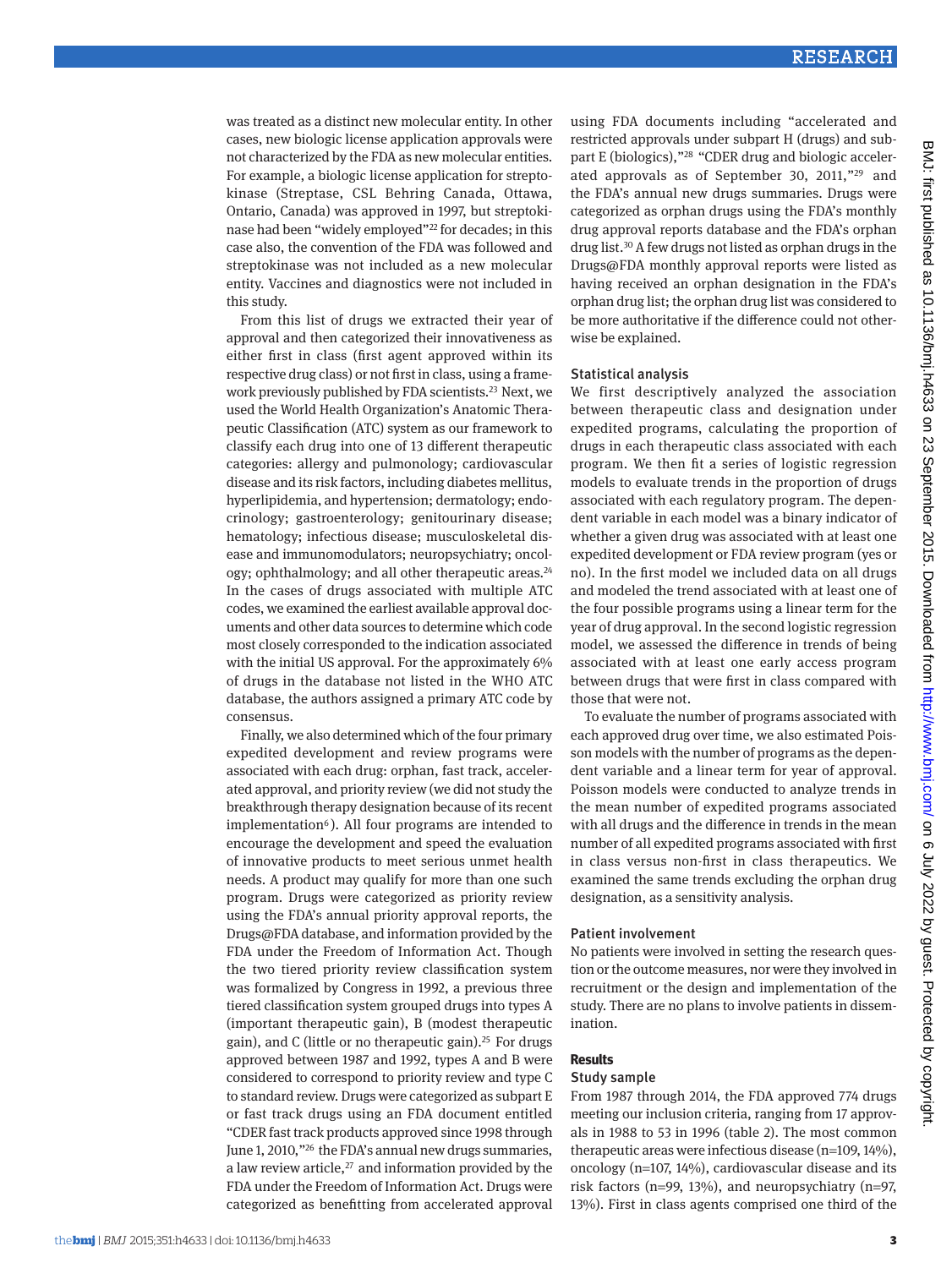Table 2 | Characteristics of new therapeutics approved by Food and Drug Administration, 1987-2014

| Characteristics                              | No (%)*  |
|----------------------------------------------|----------|
| Therapeutic area:                            |          |
| Infectious disease                           | 109 (14) |
| Oncology                                     | 107(14)  |
| Cardiovascular disease and its risk factorst | 99 (13)  |
| Neuropsychiatry                              | 97 (13)  |
| Musculoskeletal disease and immunomodulators | 80 (10)  |
| Gastroenterology                             | 58(7)    |
| Hematology                                   | 43(6)    |
| Allergy and pulmonology                      | 35(5)    |
| Ophthalmology                                | 34(4)    |
| Dermatology                                  | 31(4)    |
| Endocrinology                                | 25(3)    |
| Genitourinary disease                        | 19(2)    |
| Other                                        | 37(5)    |
| Expedited programs:                          |          |
| Orphan drug                                  | 195 (25) |
| <b>Fast track</b>                            | 144 (19) |
| Accelerated approval                         | 68 (9)   |
| Priority review                              | 331 (43) |
| Innovativeness‡                              |          |
| First in class drug                          | 252 (33) |
| Non-first in class drug                      | 508 (67) |
|                                              |          |

\*Total of 774 approved therapeutics in our database. †Including diabetes mellitus, hyperlipidemia, and hypertension.

‡FDA classification available for 760 of these therapeutics.

drugs for which FDA classification data were available (33%, 252/760).

Across nearly all therapeutic classes, priority review was the most common of the four programs in our study, whereas accelerated approval was least common (fig 1). Oncology was the most prevalent therapeutic category



Fig 1 | Expedited designations granted to therapeutics approved US Food and Drug Administration in each therapeutic category. Proportion of newly approved therapeutics from 1987-2014 that were associated with at least one of four FDA expedited programs (orphan, accelerated approval, fast track, priority review), divided by therapeutic area

for all four programs—priority review (76%, 81/107), orphan drug (61%, 65/107), fast track (48%, 51/107), and accelerated approval (30%, 32/107). By contrast, few dermatology agents participated in any program, with only 6% (2/31) being granted priority review and none being associated with the orphan drug, fast track, or accelerated approval programs. Participation rates in the different expedited programs were not always correlated. Though 62% of ophthalmology agents (21/34) received priority review, few were approved through the orphan drug (9%, 3/34), fast track (6%, 2/34), or accelerated approval (3%, 1/34) programs.

#### Trends in expedited development and FDA review programs

Drugs could qualify for more than one program, and the average number of expedited development and review programs granted to each newly approved agent varied from a low of 0.53 in 1987 to a high of 1.72 in 2014 (see supplementary appendix for yearly data). During the entire study period, we observed a significant increase in trend of 2.6% per year (incidence rate ratio 1.026, 95% confidence interval 1.017 to 1.035), P<0.001) (fig 2). We also observed a 2.4% increase in the proportion of drugs associated with at least one program (odds ratio 1.024, 95% confidence interval 1.006 to 1.043, P=0.009), peaking at 75% (15/20) in 2005. The results were consistent when the orphan drug designation was excluded, with a 2.5% increase in the number of programs for each drug (incidence rate ratio 1.025, 95% confidence interval 1.014 to 1.036) and 2.3% increase in the proportion of drugs associated with at least one program (1.023, 1.005 to 1.042).

When we considered first in class and non-first in class drugs separately (fig 3), we found that the average number of expedited development and review programs assigned for each first in class drug reached a maximum of 2.25 programs in 2011 and 1.91 for each non-first in class drug in 2005 (P=0.16 for interaction). However, an increase in the proportion of approved drugs associated with at least one program was observed only for drugs that were not first in class (P=0.03 for interaction).

#### **Discussion**

We found that in the past two decades, newly approved drugs have been associated with an increasing number of expedited development or Food and Drug Administration review programs and that these programs have expanded to include a larger proportion of products approved overall. Though some drugs associated with an expedited program may indeed provide noticeable clinical advances, this trend is being driven by drugs that are not first in class and thus potentially less innovative.

These data have important implications for patient care. Special regulatory designations allow drugs to be approved at earlier stages based on less rigorous clinical testing; for example, one review showed drugs with orphan designations or granted accelerated approval are also more likely than drugs without these designa-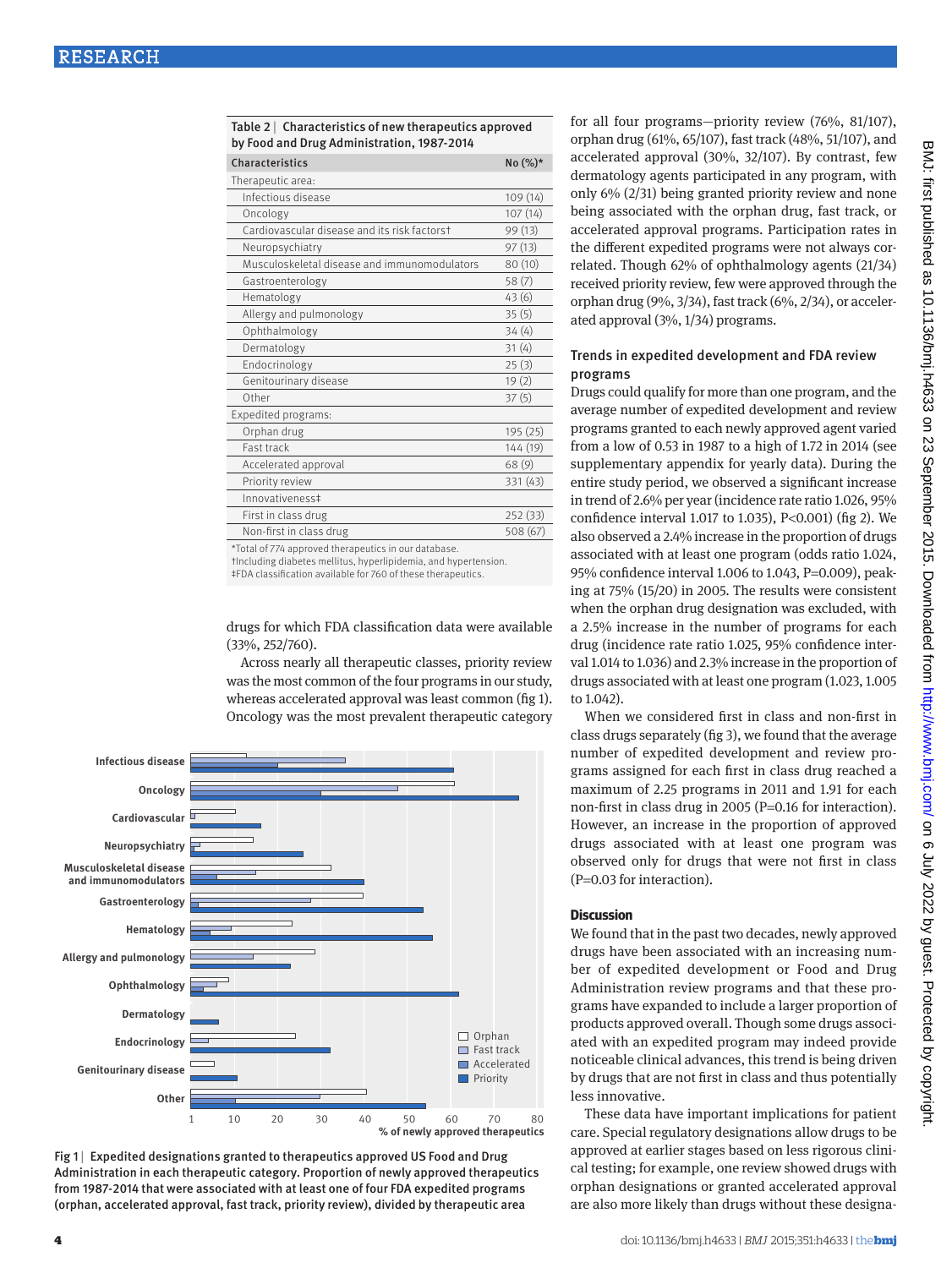



tions to be tested in single arm studies without placebo or active comparators[.4](#page-6-3) While many physicians and patients trust that FDA approved products are effective and safe for use, products approved on the basis of more limited data are at greater risk for later changes to their effectiveness or safety profiles.<sup>[31](#page-6-29)</sup> Ponatinib (Iclusig, Ariad Pharmaceuticals, Cambridge, MA)—designated for priority review and orphan status, and granted accelerated approval—was approved for refractory chronic myeloid leukemia in 2012 and its approval was suspended a year later as emerging data showed it to be less safe than it originally appeared. The suspension was lifted a few months later, with a stronger warning label and limitations to prescribing.<sup>[32](#page-6-30)</sup> Given the increased likelihood of post-approval changes in the prescribing information for these therapeutics, regulators may want to ensure that the provisional nature of these drugs is well communicated to patients and physicians. Currently, only drugs approved through accelerated approval have this information integrated into their official labels. In addition, the FDA may want to consider new guidance on advertising practices to ensure that all advertisements prominently feature the limited nature of the data supporting agents approved through these pathways.

Much information can be learnt about drug effectiveness and safety after a drug is approved, particularly through prospective trials and well controlled observational studies. Provisional evidence leading to a drug's approval may later be validated; for example, one FDA review showed that most anticancer drugs approved using the accelerated approval pathway are eventually confirmed as safe and effective on the basis of successful post-approval studies[.33](#page-6-31) However, post-approval studies requested by the FDA may be delayed or sometimes not completed at all[.34](#page-6-32) In light of the growing proportion of drugs associated with expedited programs, it is increasingly important for patients that post-marketing commitments are honored in a timely manner, which may require granting the FDA strengthened statutory authority to impose fines on tardy manufacturers (such fines are difficult to impose in practice and have never been invoked) or, in extreme cases, to temporarily suspend approval until the requested studies are completed.

Expedited development and FDA review programs are generally intended for drugs treating serious or life threatening conditions that address unmet medical needs. In evaluating the hypothesis that more drugs intended to treat such conditions are being approved over time, we observed that a greater proportion of programs were being applied to drugs that were not the first members of their classes. Such drugs are more likely to be only incrementally innovative and may not represent a clinical advance. Though incremental innovation can be important, new drug classes are more likely to represent transformational advances in patient care. Another study of drug approvals in Canada similarly found only a fair correlation between an expedited review designation and a drug's therapeutic value[.35](#page-6-33)

Less innovative products moving through the FDA's expedited development and review programs can divert limited governmental resources. Our results suggest that the inclusion criteria for these pathways are expanding over time to include less serious conditions. For example, bimatoprost (Latisse; Allergan, Coolock, Dublin, Ireland) was granted priority review when it was first approved in 2008 for hypotrichosis of the eyelids, a clearly less serious condition.<sup>36</sup> In addition, the increasing complexity of the expedited approval regulatory framework may itself require substantial resources, both of the FDA in developing, explaining, and administering these programs, and of industry in strategically considering and applying for them and in complying with their requirements.

One reason why drugs receive more than one designation is that though each designation is intended to expedite drug development and review, each has slightly different regulatory implications. Designations also can be granted by different entities within the agency at different times. In particular, orphan drug designation is determined by the Office of Orphan Products Development, whereas fast track and priority review are assigned by the group responsible for drug review. Fast track is usually assigned early in development, whereas priority review may be requested along with submission of a full application.<sup>[37](#page-6-35)</sup>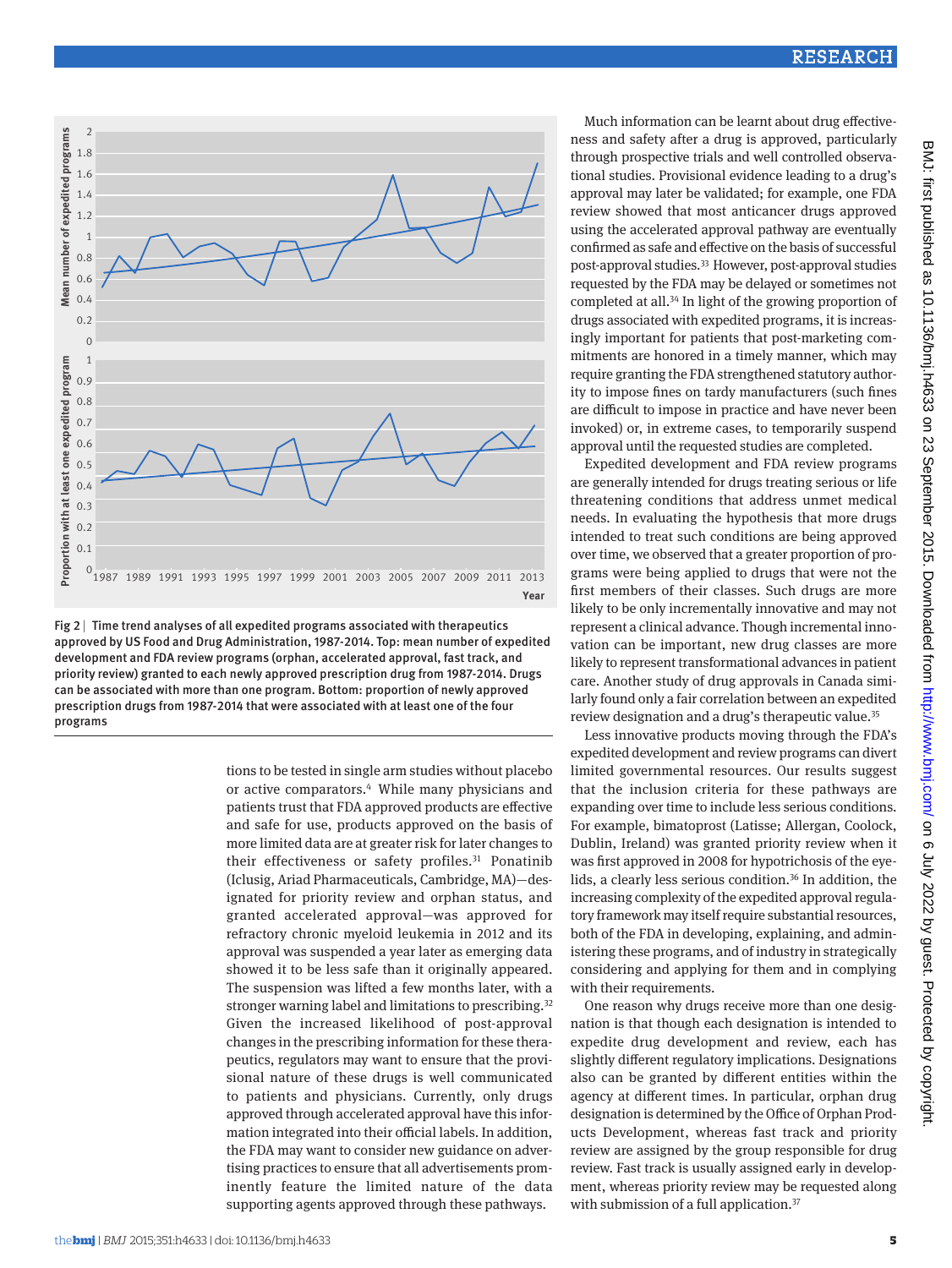



#### Policy implications

Despite the growing application of expedited development and FDA review programs to new drugs, Congress continues to authorize more such pathways. In 2012, as part of the FDA Safety and Innovation Act, which re-authorized prescription drug user fees that pharmaceutical manufacturers pay to FDA to support its budget, legislators created the Breakthrough Therapy designation[,38](#page-6-36) which was intended to provide certain highly promising drugs with more internal FDA resources and attention to ensure that their development was given enhanced attention by regulators (it did not formally alter the approval standard). Mirroring the pattern of program expansions we observed in our study, the FDA received nearly 250 applications for breakthrough therapy status in the first two years, of which it granted  $68<sup>39</sup>$  $68<sup>39</sup>$  $68<sup>39</sup>$  even though its sponsoring legislators intended it to apply to only a handful of drugs each year<sup>40</sup> and the FDA predicted that two to four drug candidates each year would be granted breakthrough drug designation.<sup>41</sup> Among these 68, 12 have since been approved by the FDA, including four treatments for chronic lymphocytic leukemia. It is doubtful that a single disease condition can be the subject of four true "breakthroughs" in such a short time frame. Although the creation of the breakthrough therapy designation coincided with a statutory increase in user fees (substantial increases in user fees have occurred at each renewal of the original 1992 user fee legislation), the 2012 statutory amendments did not specifically allocate any resources to administering the growing breakthrough therapy program, despite the substantial resources that it now requires. The 21st Century Cures Act, which recently was approved by the US House of Representatives, would create an even further expedited pathway for new antibiotics and antifungals, which would permit their approval without conventional clinical trials.[42](#page-6-40)

### Limitations of this study

Our study has certain limitations; in particular, in examining trends in the application of the expedited development and FDA review programs, we did not investigate individual outcomes from the drugs in our sample. Therefore, we do not claim that the programs were improperly utilized in any specific case, or that FDA approval of any particular drug was not justified. In addition, the programs we analyzed have some varying characteristics; for example, accelerated approval and fast track formally change the nature of the evidence considered sufficient for approval, whereas the orphan drug and priority review designations do not. However, all four programs share a common thread of emphasizing speed and efficiency during drug development and FDA review. Finally, some of the programs are correlated, for example, in that a drug granted accelerated approval designation is more likely to receive priority review status. In a sensitivity analysis, we excluded the orphan drug designation from the analysis, and the trends we identified did not change.

#### Conclusions

In this review of FDA drug approvals we found an increasing prevalence of expedited development and review programs that cannot be attributed to an increase in the number of innovative new drug classes over time. Though these programs were designed as exceptions to the standard drug development and FDA approval process for drugs addressing unmet needs associated with serious or life threatening diseases, by the end of our study period, a majority of newly approved drugs were associated with at least one of these special programs, meaning that the exceptions had become more common than the rule.

Contributors: ASK and JJD conceived the study. All authors analysed and interpreted the data. ASK and BW drafted the manuscript. ASK, BW, JMF, and JJD revised the manuscript and all authors approved the final version. ASK is the guarantor of the study. All authors had full access to all of the data (including statistical reports and tables) in the study and can take responsibility for the integrity of the data and the accuracy of the data analysis.

Funding: This investigator initiated study was not funded by industry. ASK's work is supported by the Greenwall Faculty Scholars Program in Bioethics and the Harvard Program in Therapeutic Science. The funders had no role in the conception, writing, or review of the manuscript.

Competing interests: All authors have completed the ICMJE uniform disclosure form at [www.icmje.org/coi\\_disclosure.pdf](http://www.icmje.org/coi_disclosure.pdf) and declare: no support from any organisation for the submitted work; no financial